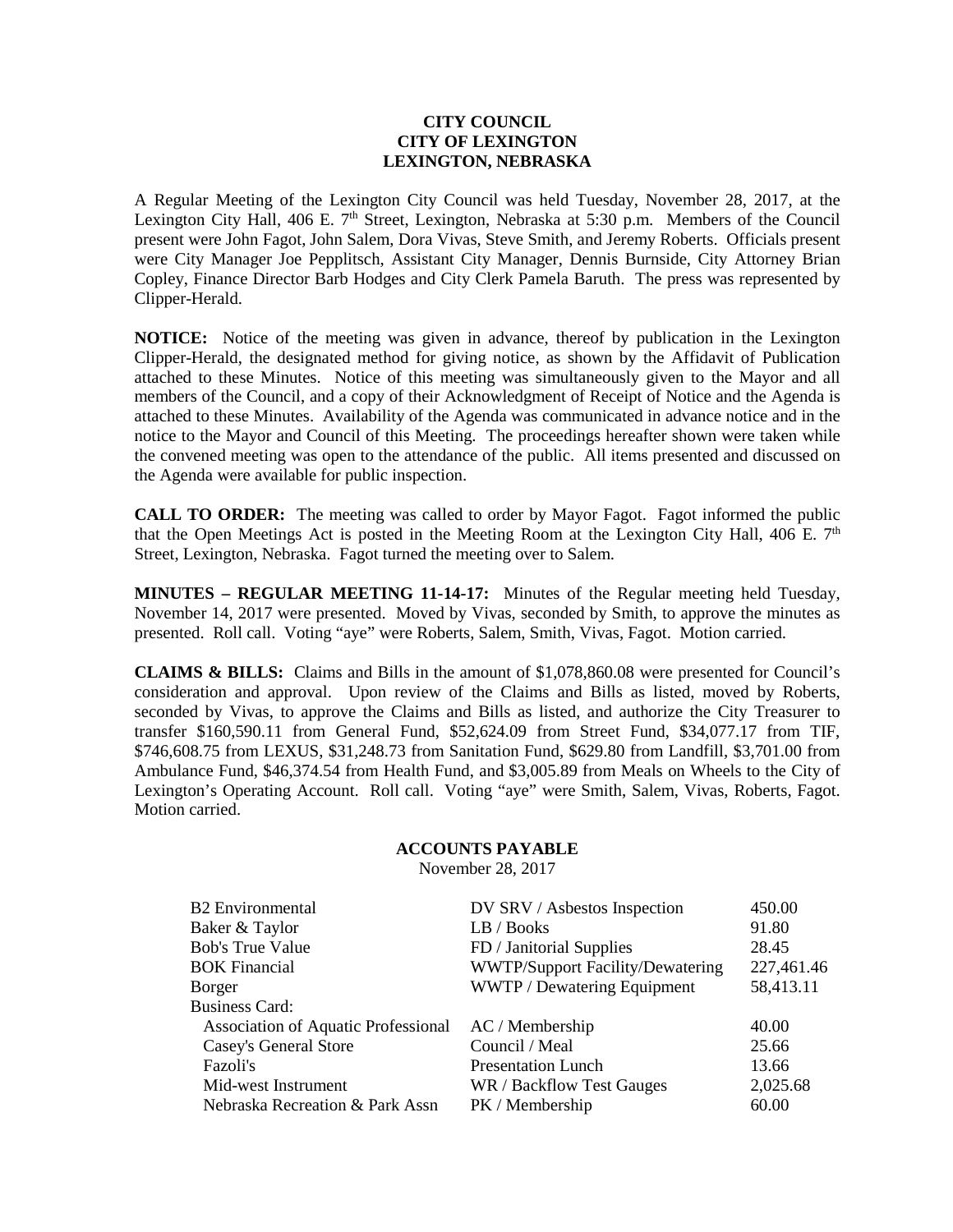| Raising Cane's                       | PD / Training Lunch                           | 7.53         |
|--------------------------------------|-----------------------------------------------|--------------|
| <b>Survey Monkey</b>                 | WR / Survey                                   | 408.00       |
| <b>USPS</b>                          | WR / Postage                                  | 208.90       |
| Cash-Wa Distributing                 | City Hall/MOW/Food/Janitorial Spls            | 1,438.03     |
| <b>Center Point Large Print</b>      | LB/Books                                      | 91.08        |
| Central Hydraulic                    | ST / Snow Plow Parts                          | 70.10        |
| Chesterman Coca-Cola Co              | PK / Field House Beverages                    | 244.80       |
| <b>Community Development Agency</b>  | Ford&Ford/Chief Ind A/Lex Devel Grp 34,077.17 |              |
| <b>Consolidated Management Co</b>    | PD / Academy Meals                            | 68.31        |
| Danko Emergency Equipment            | FD / Camera Cases                             | 32.00        |
| Davis Energy                         | Ambulance / Fuel                              | 85.28        |
| <b>Eakes Office Solutions</b>        | LB / Janitorial Supplies                      | 26.96        |
| <b>Energy Pioneer Solutions</b>      | <b>EPS</b> Payments                           | 1,566.58     |
| <b>Fastenal Co</b>                   | ST/WWTP/Pump Hdwr/Safety Spls                 | 281.70       |
| Gale/Cengage                         | LB / Books                                    | 23.25        |
| <b>Health Claims Fund</b>            | Claims                                        | 31,832.62    |
| <b>Hiland Dairy</b>                  | MOW / Dairy Products                          | 279.16       |
| <b>Hi-Line Motors</b>                | PK / Mower Electrical Connector               | 266.05       |
| Holbein, Dahlas                      | <b>Truck Maintenance/Repairs</b>              | 1,000.00     |
| Homes Plbg & Htg Supply              | WR / Waterproof Flashlight                    | 38.35        |
| <b>HTM</b> Sales Inc                 | SW / Liftstation Floats                       | 376.97       |
| <b>Ingram Library Services</b>       | LB / Books                                    | 100.83       |
| Lexington City Payroll Account:      |                                               |              |
| Payroll                              | Wages                                         | 143, 187. 26 |
| Social Security                      | Employer Portion / FICA Med                   | 10,385.44    |
| Union Bank & Trust                   | <b>Employer Portion / Pension</b>             | 4,309.16     |
| Union Bank & Trust                   | <b>Police Pension</b>                         | 3,066.79     |
| <b>ICMA</b>                          | <b>City Manager Pension</b>                   | 876.35       |
| <b>Lexington Newspapers</b>          | LB / Subscription                             | 64.00        |
| Lexington Rural Fire Protection Dist | 7th & Tyler Building Payment                  | 25,634.55    |
| Lexus                                | <b>Utilities</b>                              | 36,306.14    |
| Logan Contractors Supply Inc         | ST / Tar                                      | 2,895.00     |
| Martha Stewart Living                | LB / Periodical                               | 19.00        |
| <b>Mead Lumber</b>                   | CM/PK/Drywall/Plywood/Tool Repair             | 94.93        |
| Michael Todd & Co                    | ST / Grader Tire Chains / Latches             | 1,056.55     |
| <b>Municipal Supply</b>              | WR / Water Line Fixtures                      | 1,596.22     |
| NE Dept of Environmental Quality     | <b>WWTP Loan Payment</b>                      | 156,287.39   |
| NE Public Health Environmental Lab   | WR / Water Testing                            | 858.00       |
| Nebraska Public Power District       | 0 & M                                         | 148,036.42   |
| Nebraska Safety Council              | City Membership                               | 350.00       |
| Nebraska Salt & Grain                | ST / Salt                                     | 4,987.50     |
| Nebraskaland Tire                    | DV SRV/WR/Maintenance/Tire Repair             | 373.10       |
| Nunez, Luis                          | PD / Police Academy Mileage                   | 175.48       |
| Olsson & Associates                  | Professional Services                         | 19,541.67    |
| <b>Orthman Community YMCA</b>        | Memberships                                   | 992.00       |
| Plum Creek Medical Group             | <b>Flu Shots</b>                              | 171.00       |
| Presto-X                             | LB / Pest Control                             | 75.00        |
| <b>Publishers Prime</b>              | LB / Books                                    | 1,105.78     |
| <b>Quick Quilts Magazine</b>         | LB / Periodical                               | 21.98        |
| <b>S W Auto Parts</b>                | WR / Sanding Disk / Block / Sponge            | 20.86        |
| Service Master                       | <b>Janitorial Services</b>                    | 5,093.75     |
|                                      |                                               |              |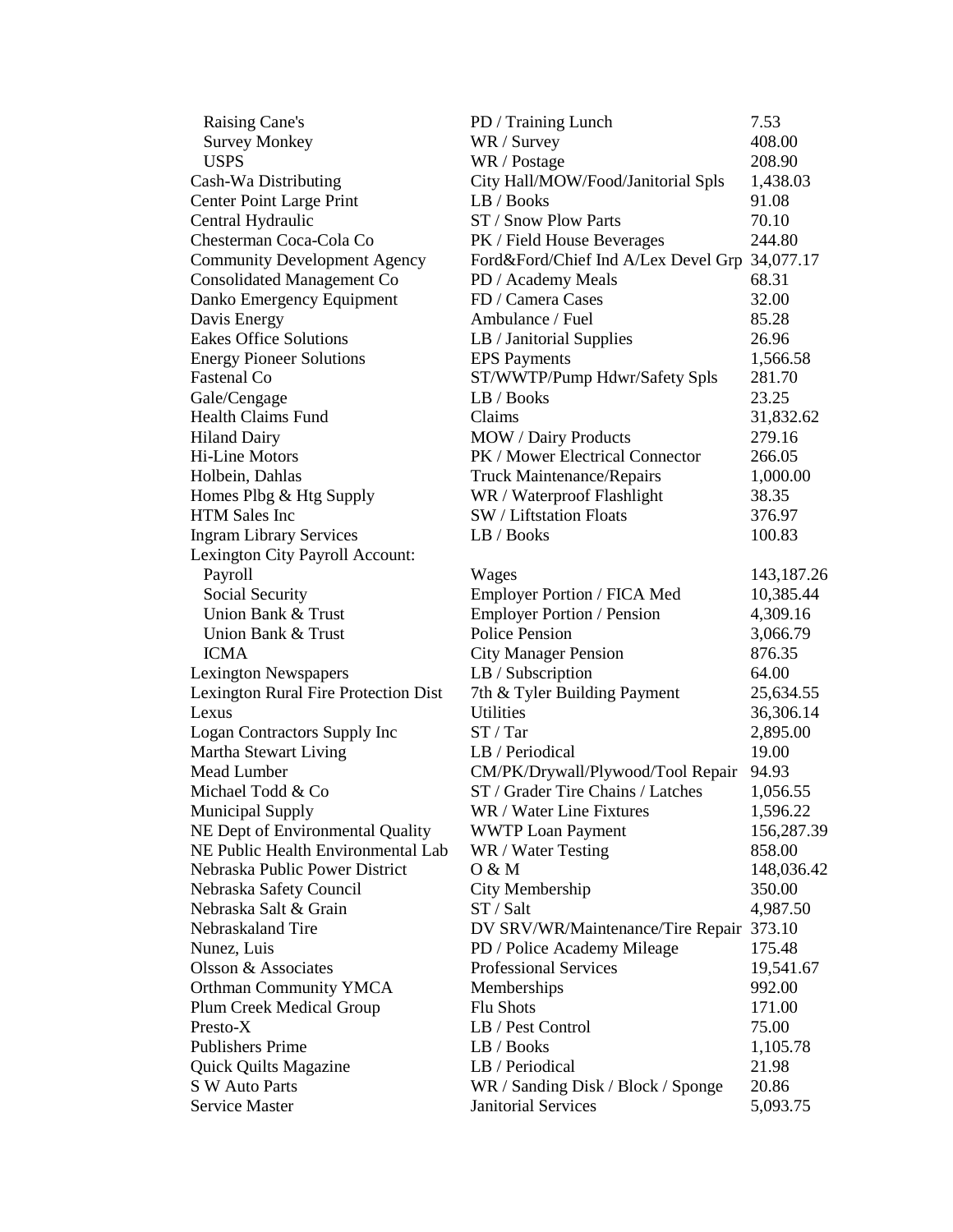| Spectrum                             | Cable Service                               | 23.56        |
|--------------------------------------|---------------------------------------------|--------------|
| <b>Storey Kenworthy/Matt Parrott</b> | <b>Disconnect Notices</b>                   | 1,022.00     |
| Subway @ Walmart                     | Meeting Lunch                               | 53.70        |
| The Thompson Co                      | MOW / Food                                  | 561.14       |
| Todd Wilson, P.C.                    | <b>Professional Fees</b>                    | 1,200.00     |
| TotalFunds                           | Postage                                     | 3,000.00     |
| Walmart                              | $LB /$ Supplies                             | 39.54        |
| <b>Bob's True Value</b>              | DV SRV / FD / Maintenance Supplies          | 164.07       |
| <b>Consolidated Management Co</b>    | PD / Academy Meals                          | 88.87        |
| Dan's Sanitation                     | <b>Sanitation Fees</b>                      | 31,248.73    |
| <b>Eakes Office Solutions</b>        | LB / Office Supplies                        | 93.79        |
| <b>EDM</b> Publishers                | DV SRV/Building Inspector Publication 99.49 |              |
| Green, Mike                          | ST / Safety Boots                           | 57.37        |
| Health Claims Fund                   | Claims                                      | 13,887.19    |
| <b>HOA Solutions</b>                 | WWTP / Pump Service / Replacement           | 4,665.00     |
| Lexington, City of                   | <b>Franchise Fees</b>                       | 80,537.90    |
| Lexington Newspaper                  | Publications                                | 499.80       |
| <b>Mead Lumber</b>                   | ST / Gravel / Cement Mix                    | 47.90        |
| <b>Milco Environmental Services</b>  | Landfill / Professional Services            | 629.80       |
| Miller & Associates                  | <b>Professional Fees</b>                    | 6,019.80     |
| <b>Morris Press</b>                  | GGC / Newsletter                            | 309.72       |
| Nebraskaland Tire                    | ST / Truck Maintenance / Repair             | 585.06       |
| <b>RDO Truck Centers</b>             | ST / Tar Kettle Engine Repair               | 127.44       |
| RR Donnelley & Sons Co               | PD / Office Supplies                        | 488.04       |
| <b>Statewide Collection LLC</b>      | <b>Collection Fees</b>                      | 168.08       |
| <b>Story Kenworthy/Matt Parrott</b>  | Tax Forms / Envelopes                       | 285.35       |
| Stryker                              | Ambulance / Stair Chair                     | 3,340.68     |
| <b>TASC</b>                          | <b>Administration Fees</b>                  | 408.73       |
| <b>Verizon Wireless</b>              | Cell Phone Service                          | 350.14       |
| Village Uniform                      | GGC / Janitorial Supplies                   | 55.84        |
| Walmart                              | PD / Certificate Frames                     | 11.54        |
| <b>WPCI</b>                          | <b>Policy Updates</b>                       | 75.00        |
|                                      | <b>TOTAL CLAIMS:</b>                        | 1,078,860.08 |

**FINANCIAL REPORT:** Moved by Smith, seconded by Roberts, to accept the financial report for October 2017 as presented. Roll call. Voting "aye" were Vivas, Salem, Roberts, Smith, Fagot. Motion carried.

**PUBLIC HEARING:** Salem opened a public hearing to receive comments from Citizens Advisory Review Committee on the Lexington Economic Development Program. As directed by the Committee, Pepplitsch reported on activities and fund balances, noting the Committee had no comments or findings on the operation of the program. Following discussion, the public hearing was closed. Moved by Smith, seconded by Roberts, to accept the CARC report as presented. Roll call. Voting "aye" were Vivas, Salem, Roberts, Smith, Fagot. Motion carried.

**ORDINANCE:** Ordinance No. 2400 entitled "AN ORDINANCE TO AMEND SECTION 2-25 OF THE LEXINGTON CITY CODE; TO AMEND THE ANNUAL SALARY FOR MEMBERS OF THE CITY COUNCIL, AND THE PRESIDENT OF THE CITY COUNCIL; TO REPEAL ORIGINAL SECTION 2-25 AND ALL OTHER ORDINANCES OR SECTIONS OF ORDINANCES IN CONFLICT HEREWITH; AND TO PROVIDE FOR AN EFFECTIVE DATE AND FOR